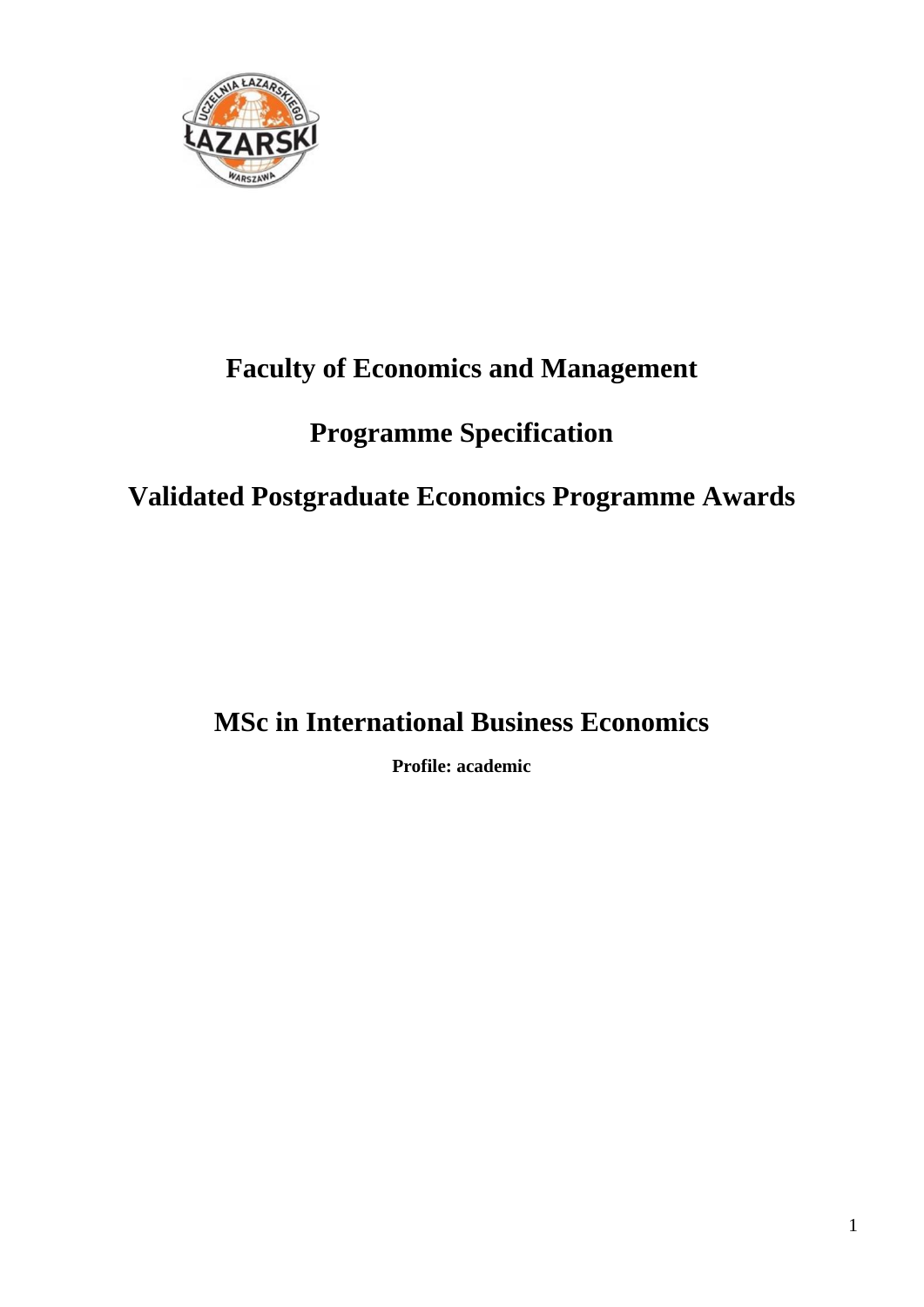### **Contents**

|                                                                                               | Page |
|-----------------------------------------------------------------------------------------------|------|
| <b>Introduction</b>                                                                           | 3    |
| <b>Part 1: Programme Specification</b>                                                        |      |
| 1-10 Basic Programme Information                                                              | 4    |
| 11 Educational Aims of the Programme                                                          | 5    |
| 12 Intended Learning Outcomes                                                                 | 5    |
| 13 Programme Structure and Requirements, Levels, Modules Credits and Awards                   | 8    |
| 14 Support for Students and their Learning                                                    | 11   |
| 15 Criteria for Admission                                                                     | 11   |
| 16 Methods for Evaluation and Enhancing the Quality and Standards of Teaching and<br>Learning | 12   |
| 17 Regulation of Assessment                                                                   | 13   |
| 18 Indicators of Quality and Standards                                                        | 14   |
| 19 Additional Information                                                                     | 14   |
| 20 Mandatory and Option Modules                                                               | 14   |
|                                                                                               |      |
|                                                                                               |      |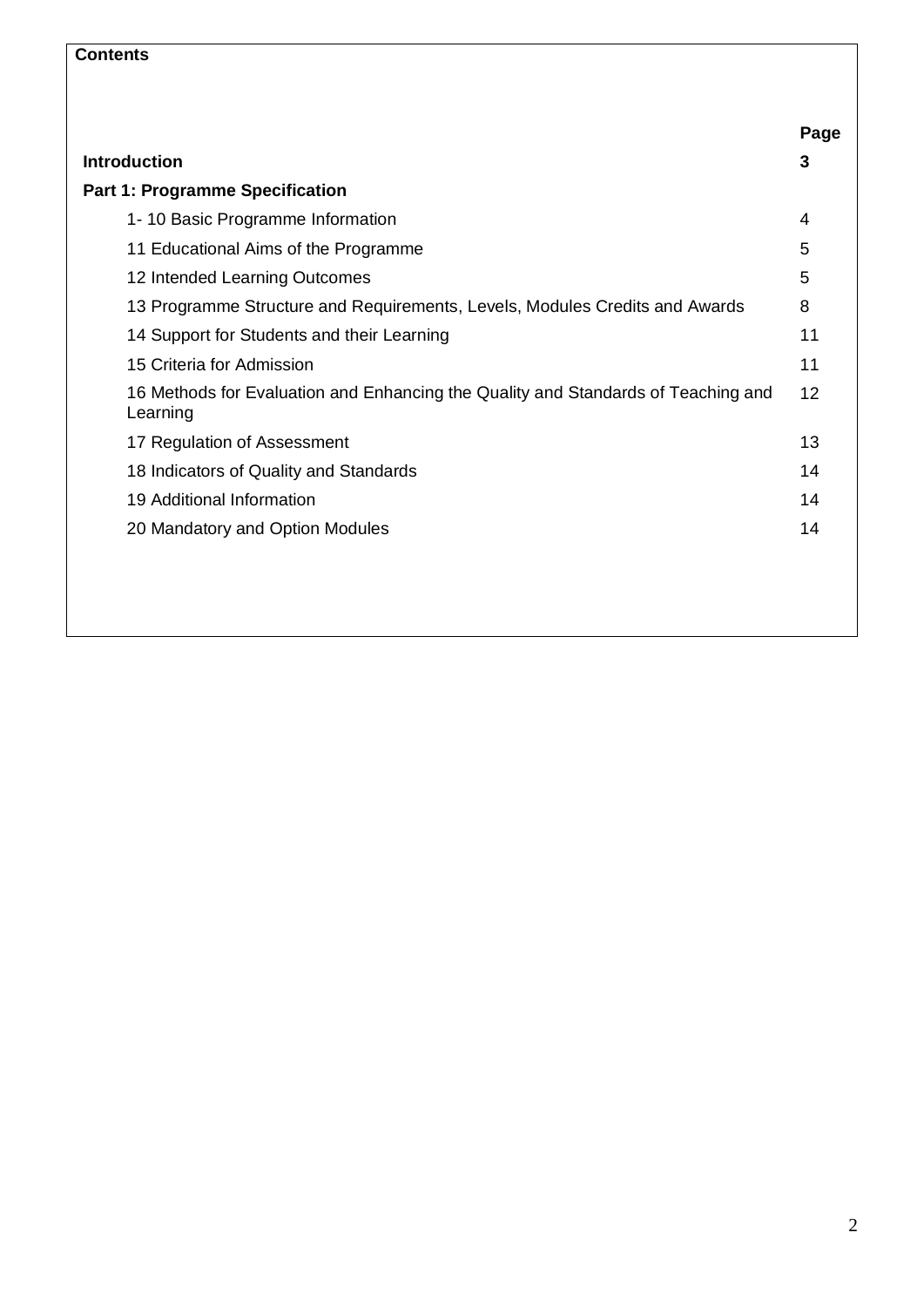#### **Introduction**

Today's global labour market has increasingly led to greater competition among young professionals across borders, cultures and continents. Attractive jobs and positions are no longer reserved for nationals but are open to qualified candidates from around the world. Good education is the key which allows that this competition can be understood not as a threat but as a great opportunity. The MSc in International Business Economics (IBE) Programme attempts to provide a response to that demand. Additionally, the increasingly global context for business activities, along with Poland's entry into the European Union, makes the MSc in IBE a particularly attractive option for those who want to succeed in this new environment.

Students are given an opportunity to study in a multicultural environment, explore different perspectives and dimensions of integration and globalization, and are equipped with up-to-date knowledge of emerging and developed markets in the global economy as well as businesses operating in those conditions. All modules in the Programme are taught and assessed entirely in English.

Students who successfully complete the whole Programme will be awarded a

- Polish MSc in International Business Economics and a
- Coventry University MSc in International Business Economics

#### **Rules and Regulations:**

The MSc in International Business Economics Programme is subject to the rules and regulations of the awarding institution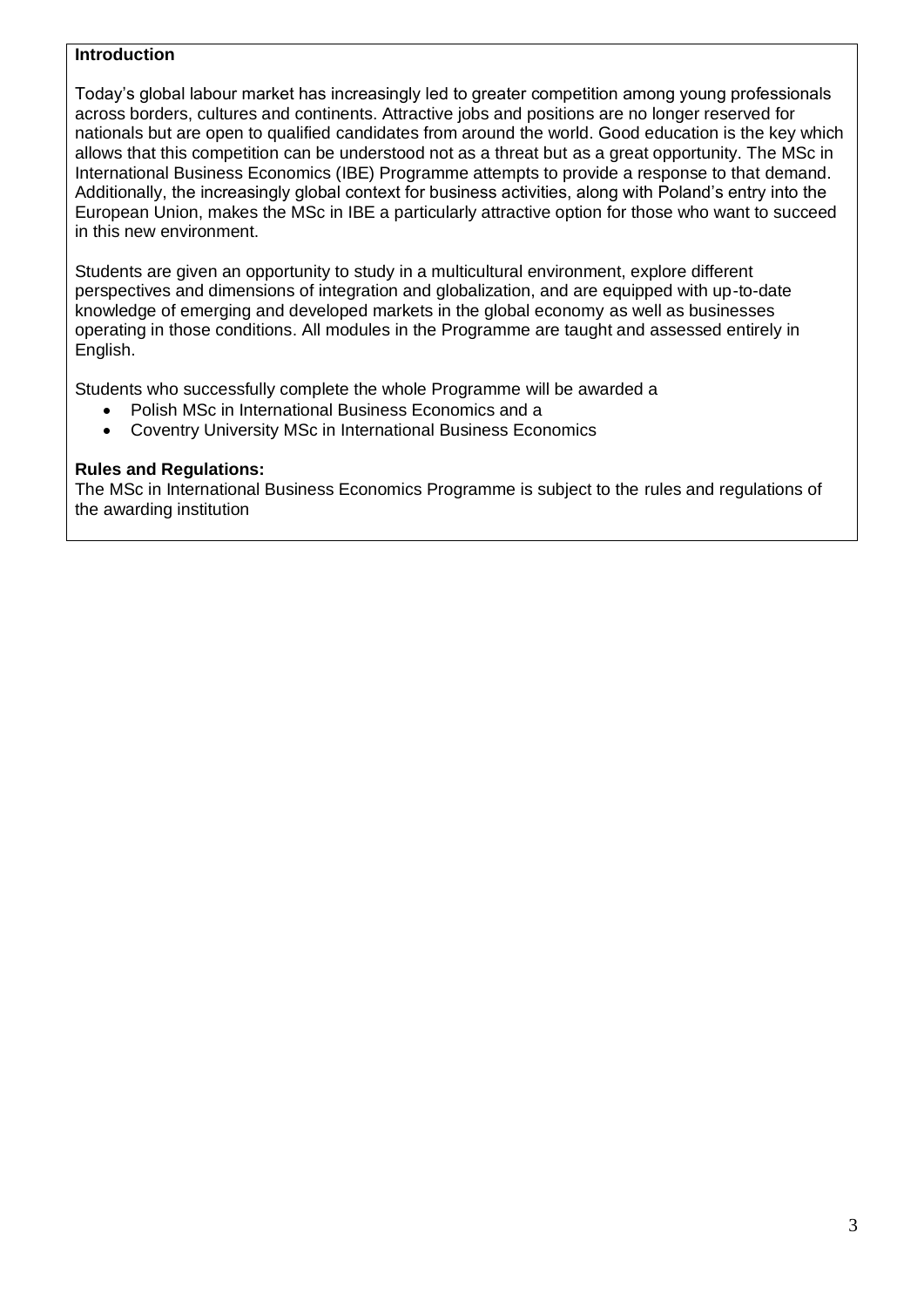### **Part 1: Programme Specification**

| 1 Available Award(s) and Modes of Study                                                                                                                                                                                    |                                                   |                                                                                                                                                                                                        |                     |                                                                                 |
|----------------------------------------------------------------------------------------------------------------------------------------------------------------------------------------------------------------------------|---------------------------------------------------|--------------------------------------------------------------------------------------------------------------------------------------------------------------------------------------------------------|---------------------|---------------------------------------------------------------------------------|
| Title of Award *                                                                                                                                                                                                           |                                                   | Mode of<br>attendance*                                                                                                                                                                                 | <b>UCAS</b><br>Code | <b>FHEQ Level*</b><br>Click on above<br>link for<br>qualification<br>descriptor |
| <b>MSc in International Business Economics</b><br>General academic profile<br>Area of social sciences - 100% ECTS<br>Field of study: economics<br>Leading discipline: economics<br>(The same name applies to both Coventry |                                                   | FT, 2 years (4<br>semesters where<br>semester 1 is<br>managed by LU<br>only and leads to<br>semesters 2, 3<br>and 4 which are                                                                          | N/A                 | M Level (7)                                                                     |
| University and Lazarski University degrees).                                                                                                                                                                               |                                                   | validated by                                                                                                                                                                                           |                     |                                                                                 |
| <b>Fallback Coventry awards:</b><br>Postgraduate Diploma in International<br><b>Business Economics</b>                                                                                                                     |                                                   | Coventry<br>University)                                                                                                                                                                                |                     |                                                                                 |
| Postgraduate Certificate in International<br><b>Business Economics</b>                                                                                                                                                     |                                                   |                                                                                                                                                                                                        |                     |                                                                                 |
| 2 Awarding<br>Institution/Body *                                                                                                                                                                                           | Lazarski University<br><b>Coventry University</b> |                                                                                                                                                                                                        |                     |                                                                                 |
| <b>3 Collaboration</b>                                                                                                                                                                                                     |                                                   | Validated programme - dual award                                                                                                                                                                       |                     |                                                                                 |
| 4 Teaching Institution and<br>Location of delivery*                                                                                                                                                                        | <b>Lazarski University</b>                        |                                                                                                                                                                                                        |                     |                                                                                 |
| 5 Internal<br><b>Approval/Review Dates</b>                                                                                                                                                                                 |                                                   |                                                                                                                                                                                                        |                     |                                                                                 |
| <b>6 Programme Accredited</b><br>by*                                                                                                                                                                                       | N/A                                               |                                                                                                                                                                                                        |                     |                                                                                 |
| <b>7 Discipline</b>                                                                                                                                                                                                        |                                                   | Leading discipline: economics and finance – 90%                                                                                                                                                        |                     |                                                                                 |
|                                                                                                                                                                                                                            |                                                   | Secondary discipline: management and quality sciences – 10%                                                                                                                                            |                     |                                                                                 |
| 8 QAA Subject Benchmark<br>Statement(s) and/or other<br>external factors *                                                                                                                                                 |                                                   | Relevant Subject Benchmark statement:<br>Master's Degrees in Business and Management (2015, see<br>http://www.qaa.ac.uk/publications/information-and-<br>guidance/publication?PublD=2958#.WKxn2NKLSpo) |                     |                                                                                 |
| 9 Professional tittle:                                                                                                                                                                                                     | МA                                                |                                                                                                                                                                                                        |                     |                                                                                 |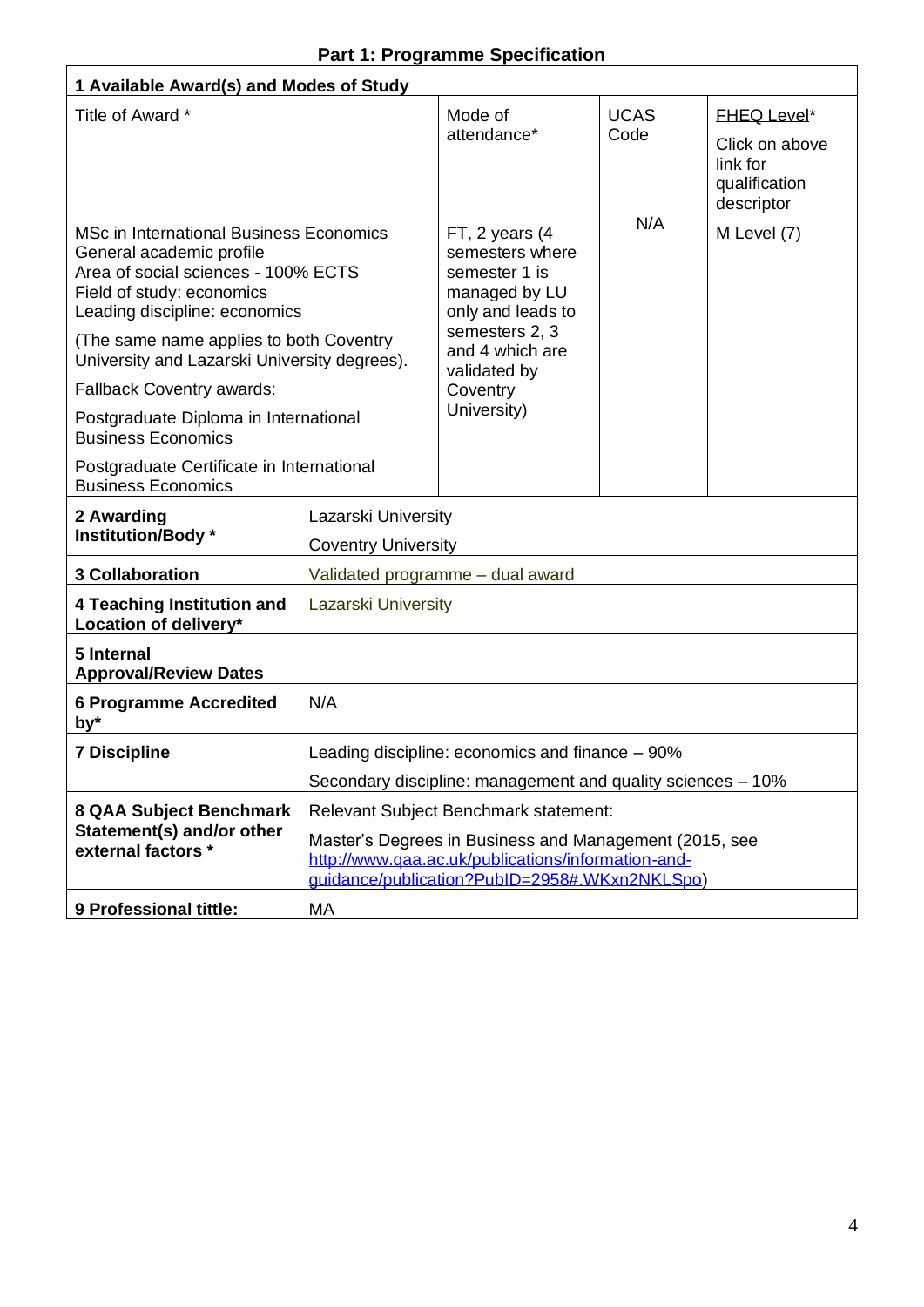#### **11 Educational Aims of the Programme**

The programme is intended to provide students with the opportunity to investigate the complexities of and challenges facing today's world economies and businesses. Students are presented with critical issues in economics and business, and equipped with tools necessary to deal with challenges faced by modern organisations. The emphasis of the Programme is on the application of gained skills to interpreting, evaluating and communicating the real-world complexities of economies and businesses at both domestic and international levels. The Programme is designed to explore synergies between economics and business in respect of relevant theory and practice.

To summarise, the key educational aims of the programme are:

- To provide comprehensive multidisciplinary education in International Business Economics at a postgraduate level with a curriculum that follows the highest European and global standards.
- To provide students with in-depth understanding of economic tools necessary to conduct contemporary business activities in the global context.
- To develop critical awareness of contemporary economic theories applicable to economic policy and business.
- To prepare students for a range of careers in private, public and third sectors.
- To provide students with comprehensive understanding of contemporary finance and organisation of company's activities.
- To provide highest academic standards based on the British educational principles.
- To develop a range of intellectual, practical, personal and social core qualities, skills and capabilities (see Section 12).
- To develop in students a range of transferable skills that will enhance their value in the job market, including teamwork, independent work and learning, critical thinking, professional literacy, communication of complex ideas, digital literacy and time management.

#### **12 Intended Learning Outcomes**

Sections below outline the full set of intended learning outcomes of the MSc in International Business Economics Programme, which are delivered through the modules offered on the programme. The principal teaching, learning and assessment methods normally used on the programme to achieve these learning outcomes are identified in the next section.

**Field of study: Economics Level of education: 2nd cycle studies Polish Qualifications Framework: level 7 Higher education institution: Lazarski University in Warsaw Educational profile: general academic**

**Qualification description category**

**SKILLS**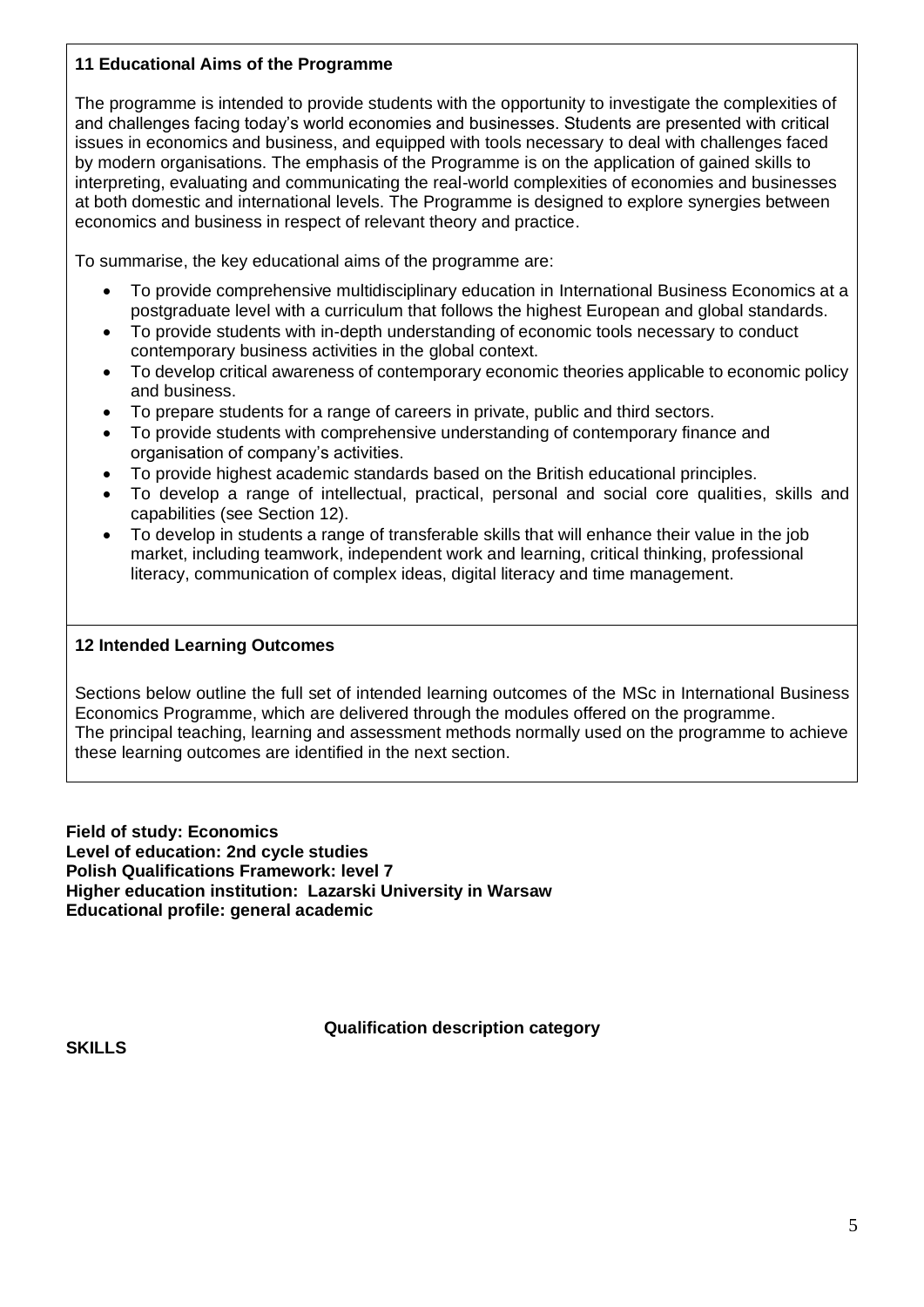| Kod<br><b>Efektu</b> | <b>Learning outcomes</b>                                                                                                                                                                                                                                                                                                                            | A reference to the<br>second level<br>characteristics for<br>a given PQF level |
|----------------------|-----------------------------------------------------------------------------------------------------------------------------------------------------------------------------------------------------------------------------------------------------------------------------------------------------------------------------------------------------|--------------------------------------------------------------------------------|
|                      | <b>Qualification description category</b><br><b>KNOWLEDGE</b>                                                                                                                                                                                                                                                                                       |                                                                                |
| <b>K_W01</b>         | has broad knowledge of the main theories and research<br>methods in the field of economic sciences and the like, and<br>their relations with other sciences, techniques of obtaining<br>data and modeling social structures, and processes taking<br>place in them;                                                                                 | P7S_WG                                                                         |
| K_W02                | has deep and ordered knowledge of opinions on social<br>structures and institutions, types of social ties, their historic<br>evolution, including the history of economic thought and the<br>position of an individual as a creator of culture, also with<br>respect to selected areas of human activity that are included<br>in the studied field; | P7S_WG                                                                         |
| <b>K_W03</b>         | knows micro- and macroeconomics at an intermediate level;                                                                                                                                                                                                                                                                                           | P7S_WG                                                                         |
| $K_$ W04             | has knowledge of the use of quantitative methods in<br>economics;                                                                                                                                                                                                                                                                                   | P7S WG                                                                         |
| <b>K_W05</b>         | has broad knowledge of the role of economic institutions and<br>other social institutions, including matters connected with the<br>relations between them and social links and regularities that<br>exist between them;                                                                                                                             | P7S_WG                                                                         |
| K_W06                | has broad knowledge of activities on individual markets,<br>processes of change in structures and economic and social<br>institutions as well as their elements, reasons, a course, a<br>scale and consequences of these changes and of norms and<br>rules that organise social structures and regularities;                                        | P7S_WG<br>P7S_WK                                                               |
| <b>K_W07</b>         | knows and understands concepts of industrial property and<br>copyright protection and the necessity to manage intellectual<br>property resources;                                                                                                                                                                                                   | PS7_WK                                                                         |
| K W08                | has broad knowledge of factors of economic growth and<br>social and economic development in short-, medium- and<br>long-term as well as general rules of creating and developing<br>forms of individual entrepreneurship;                                                                                                                           | P7S_WG<br>P7S_WK                                                               |
|                      | <b>Qualification description category</b><br><b>SKILLS</b>                                                                                                                                                                                                                                                                                          |                                                                                |
| <b>K_U01</b>         | is able to use knowledge in professional work, e.g. to properly<br>interpret and explain social phenomena and mutual relations<br>between social phenomena;                                                                                                                                                                                         | PS7_UW                                                                         |
| <b>K_U02</b>         | is able to use properly selected analytical tools in research<br>work, as well as advanced information and communication<br>techniques;                                                                                                                                                                                                             | PS7 UW                                                                         |
| <b>K_U03</b>         | is able to integrate knowledge from different branches of<br>economics, different subjects and directions of economic and<br>social thought;                                                                                                                                                                                                        | PS7_UW                                                                         |
| <b>K_U04</b>         | is able to analyse micro- and macroeconomic models,<br>econometric models and statistical models, and put forward a<br>research hypotheses and verify them;                                                                                                                                                                                         | PS7_UW                                                                         |
| K_U05                | is able to analyse critically, assess and interpret economic<br>and social phenomena as well as forecast and model complex<br>social processes with the use of methods and tools within the<br>science and disciplines typical of the studied field;                                                                                                | PS7_UW                                                                         |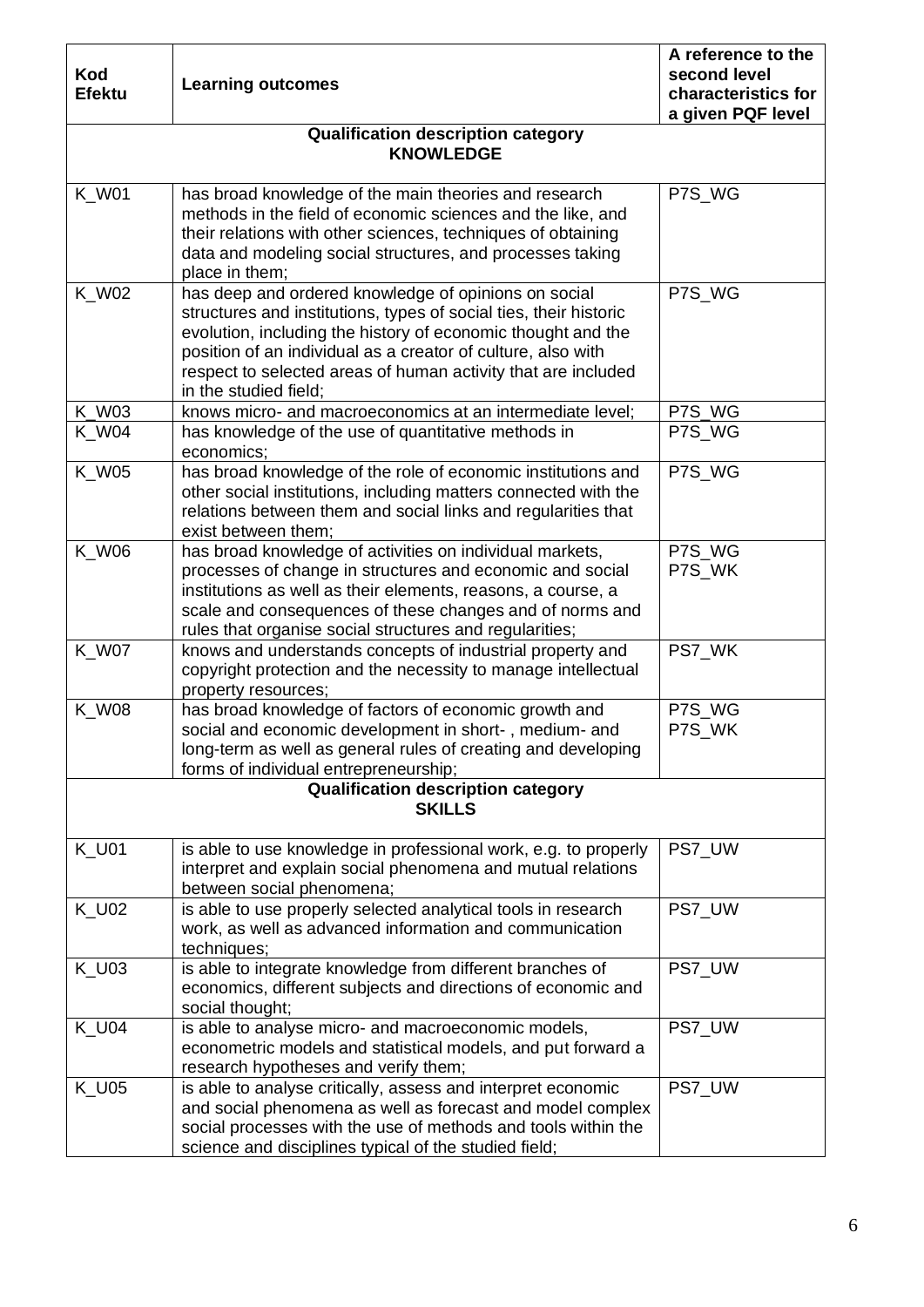| <b>K_U06</b> | is able to observe and recognise tendencies of change in<br>local and global conditions at various levels of social and<br>economic development;                                                   | PS7_UW                       |
|--------------|----------------------------------------------------------------------------------------------------------------------------------------------------------------------------------------------------|------------------------------|
| <b>K_U07</b> | is able to plan and carry out a research task or an expert<br>examination also in the team;                                                                                                        | PS7_UO                       |
| $K_U8$       | is able to notice a new research or professional problem and<br>analyse it in a professional way with the use of normative<br>systems and legal, professional and ethical norms and<br>principles; | PS7_UW                       |
| K_U9         | is able to draw logical conclusions and formulate opinions<br>based on data from different sources, including a situation<br>when available information is incomplete;                             | PS7_UW                       |
| <b>K_U10</b> | is able to communicate with specialists in his/her field and<br>also with persons representing other social and professional<br>circles;                                                           | PS7_UK                       |
| <b>K_U11</b> | is able to develop his/her further education on one's own and<br>understands the need for lifelong learning and is able to<br>inspire others to it;                                                | PS7_UU                       |
| $K_U$ U12    | is able to use one foreign language at B2 level, including the<br>ability to prepare speeches and written texts on topics within<br>the studied field in both the Polish and a foreign language;   | PS7_UK                       |
| $K_U$ U13    | is able to use the latest publications on economics, and thus<br>get acquainted with new achievements in economic theory<br>and selected branches of applied economics;                            | PS7 UU<br>PS7_UW             |
|              | <b>Qualification description category</b><br><b>SOCIAL COMPETENCE</b>                                                                                                                              |                              |
| <b>K_K01</b> | perceives social and economic problems comprehensively; is<br>able to critically evaluate received information;                                                                                    | PS7_KK                       |
| <b>K_K02</b> | is distinguished by fairness in discussions on social and<br>economic issues;                                                                                                                      | PS7_KR<br>PS <sub>7_KO</sub> |
| <b>K_K03</b> | sets good example of ethical professional behaviour;                                                                                                                                               | PS7_KR                       |
| <b>K_K04</b> | is aware of his/her professional and social role, is able to<br>participate in preparation of social projects and is able to<br>predict multi-directional effects of his/her activities;           | PS7_KO                       |
| <b>K_K05</b> | feels responsible for one's own and co-workers' activities; is<br>able to develop professionally and inspire others to do that;                                                                    | PS7 KR<br>PS7_KO             |
| <b>K_K06</b> | has an ability to work in a team and solve problems in teams<br>and is able to think in an entrepreneurial way;                                                                                    | PS7_KO<br>P7S_KK             |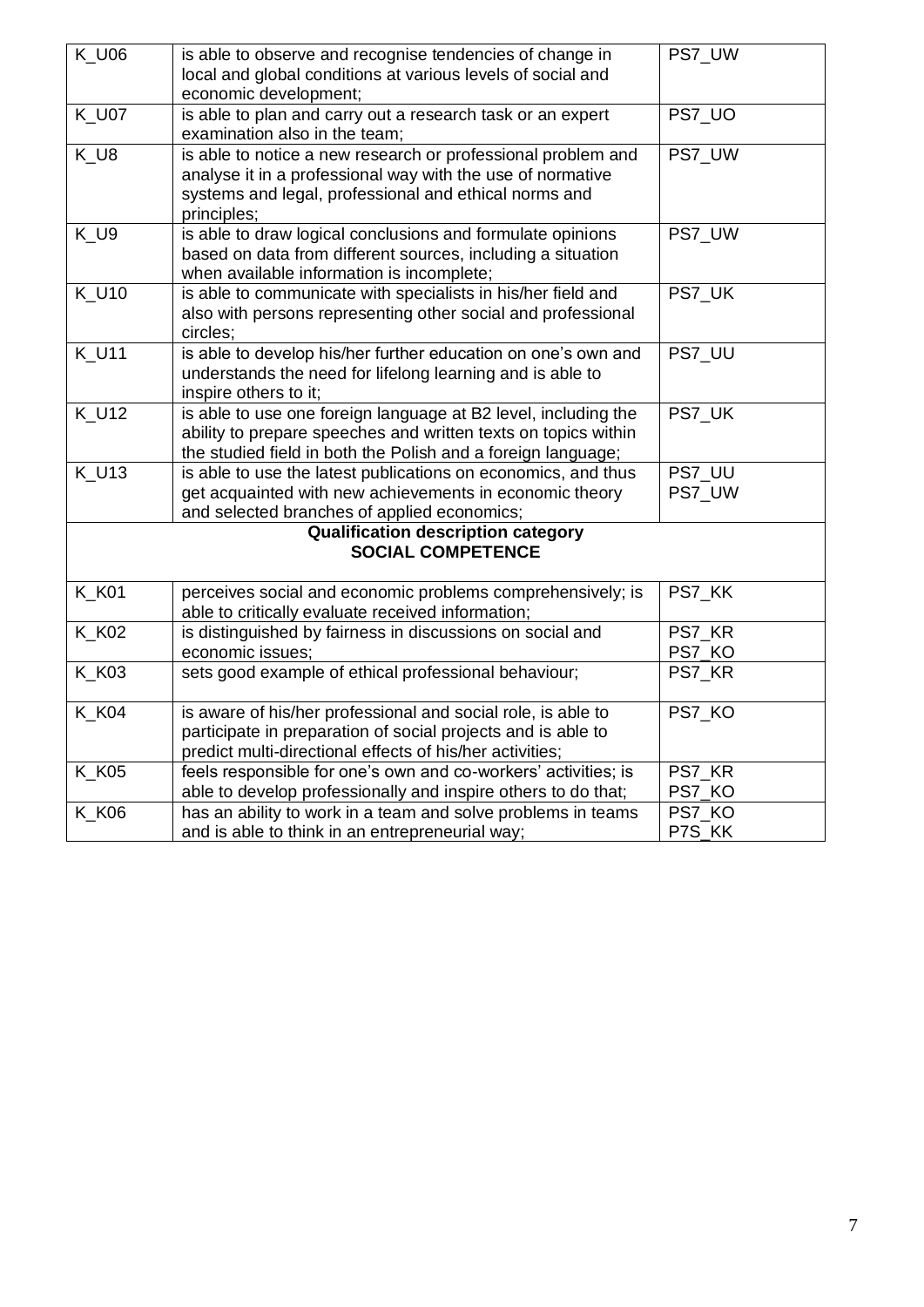#### **14 Support for Students and their Learning**

Students will be supported by the following mechanism

- An induction programme for all new students at the start of their studies. This will give an introduction to the following:
	- o The University and the Faculty
	- o The programme of study and timetable
	- o Key staff
	- o Other support below
- A Programme guide, student handbook and individual module guides.
- Pastoral support offered by the Programme team, including the Programme Director and Programme Assistant.
- Module specific academic support through the relevant module leaders.
- Mechanisms for e-learning support and access to library resources.
- Faculty careers advisors.
- A range of student support facilities, including the Registry team.

#### **15 Criteria for Admission**

Candidates must complete undergraduate education and have a BA (*licencjat*) degree in Economics or other related disciplines. Additionally, candidates have to prove their competence in English either by proving an appropriate certificate or by passing a language test at Lazarski University. Minimum English language requirement is 6.5 IELTS or equivalent.

The required documents are:

- Original or certified true copy of BA (licentiate) level degree or an appropriate local equivalent (translated into English by a sworn translator);
- Original or certified true copy of IELTS, Cambridge Advanced Proficiency, or TOEFL scores for applicants whose first language is not English.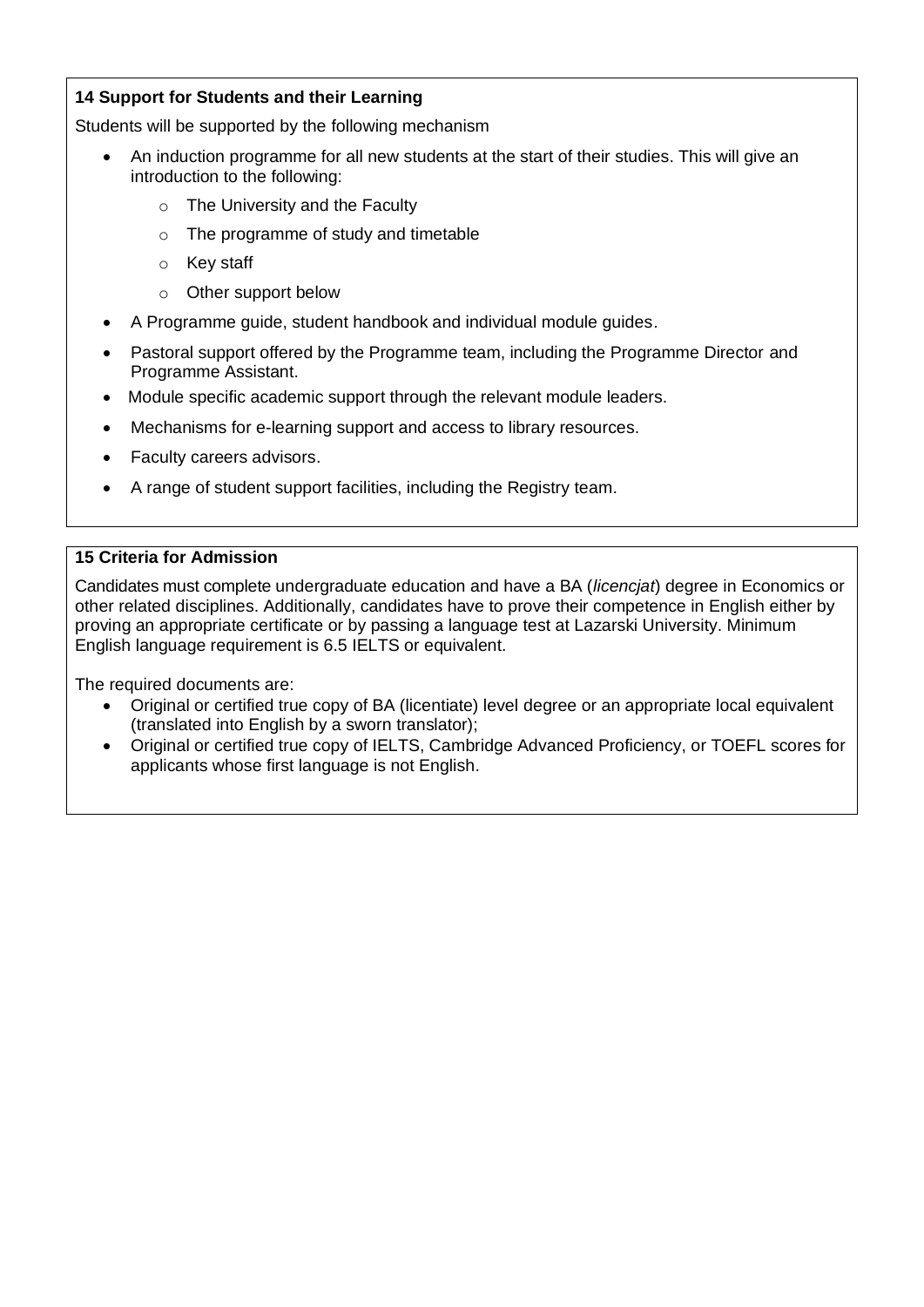#### **16 Method for Evaluating and Enhancing the Quality and Standards of Teaching and Learning**

The Programme is managed by Lazarski University, with support from the Faculty of Business and Law (FBL) and the Academic Partnership Unit (APU) in Coventry University.

The Board of Study for this programme is at Lazarski University. The assurance of the quality of modules is the responsibility of this Board of Study. This board of study will hold Subject and Programme Assessment Boards (SABs and PABs) for considering the standards of student work on modules and to make awards in accordance with the regulations. These Exam Boards will have representation from the Faculty of Business and Law (FBL) and an External Examiner.

An External Examiner, appointed by Coventry University, will be involved in pre-assessment and postassessment moderation of all assessments.

An academic Link Tutor will be appointed by FBL who will liaise between Lazarski University, FBL, the APU and the External Examiner.

The External Examiner will report annually on the course and these views are considered as part of the annual quality monitoring process (AQM).

The CU Link Tutor will present an AQM report to the Faculty Collaborative Provisions Committee of FBL, and this committee must approve any changes to the Coventry University programme.

Student views are also sought through module and Programme evaluation questionnaires.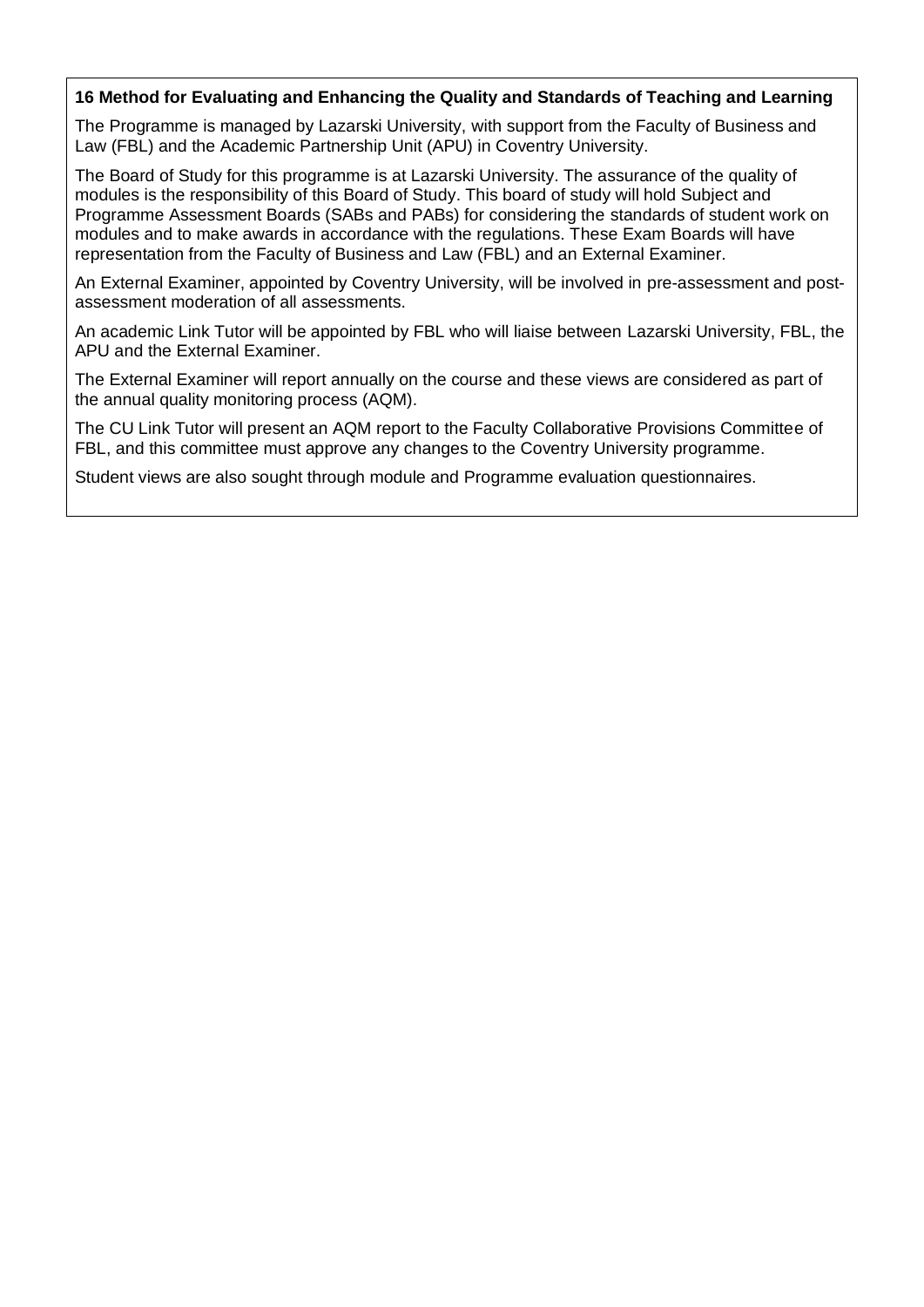#### **17 Regulation of Assessment**

University policy requires the internal moderation of all assessments.

External Examiners are appointed for all named University awards. The role of the External Examiner at module level is to ensure that academic standards are in line with national norms for the subject. External Examiners undertake the moderation of examination papers and assessment tasks, and view representative samples of work for the modules for which they have responsibility. At programme level, External Examiners help to ensure fairness in the consideration of student progression and awards. They have the right to comment on all aspects of the assessment system and participate as full members of the assessment boards.

Individual module assessment methods are laid out in module descriptors. In the case of core modules, coursework, irrespective of its form, accounts for 40% of the final mark, while the final exam is worth 60% of the final mark. In the case of elective modules, both coursework and final exam weigh 50% of the final mark each. Detailed description of assessment including the way marginal fails, condonement and compensation are managed can be found in section III of Academic Rules and Regulations.

The following methods of assessment are applied:

- **Examinations**
- **Papers**
- **Essays**
- In-class tests
- **Projects**
- MSc Thesis project

#### **Assessment Weighting**

| <b>ASSESSMENT</b><br><b>COMPONENT</b> | <b>CORE MODULES</b> | <b>ELECTIVE MODULES</b> |
|---------------------------------------|---------------------|-------------------------|
| Final examination                     | 60%                 | 50%                     |
| Coursework                            | 40%                 | 50%                     |

#### **The Structure of Assessment**

| Core taught modules     | Assessment of each core module will comprise of a final examination<br>lasting 120 minutes and one component of coursework. Coursework<br>components will include: papers and/or reports (3000-4000 words), and<br>projects (individual or group).                                                                                                               |
|-------------------------|------------------------------------------------------------------------------------------------------------------------------------------------------------------------------------------------------------------------------------------------------------------------------------------------------------------------------------------------------------------|
| Elective taught modules | Assessment of each elective module will comprise of a final examination<br>lasting 120 minutes and one component of coursework. Coursework<br>components used will include: papers and projects.                                                                                                                                                                 |
| <b>Dissertation</b>     | Each student writes a dissertation under the supervision of his/her tutor.<br>The dissertation should not exceed 20,000 words. Each dissertation is<br>marked independently by two members of the tutorial staff of the<br>Programme as well as by an External Examiner. Students must obtain a<br>pass on their dissertation in order to obtain the MSc Degree. |

For certain exceptional cases, such as final dissertation, the way that assessment is structured may differ from these norms.

**NB**: Unless stated otherwise in the syllabus, individual forms of assessment shall be used. In the case of group projects / reports / presentations, marks awarded will be a combination of the groups result and merit earned by individual students for their contributions.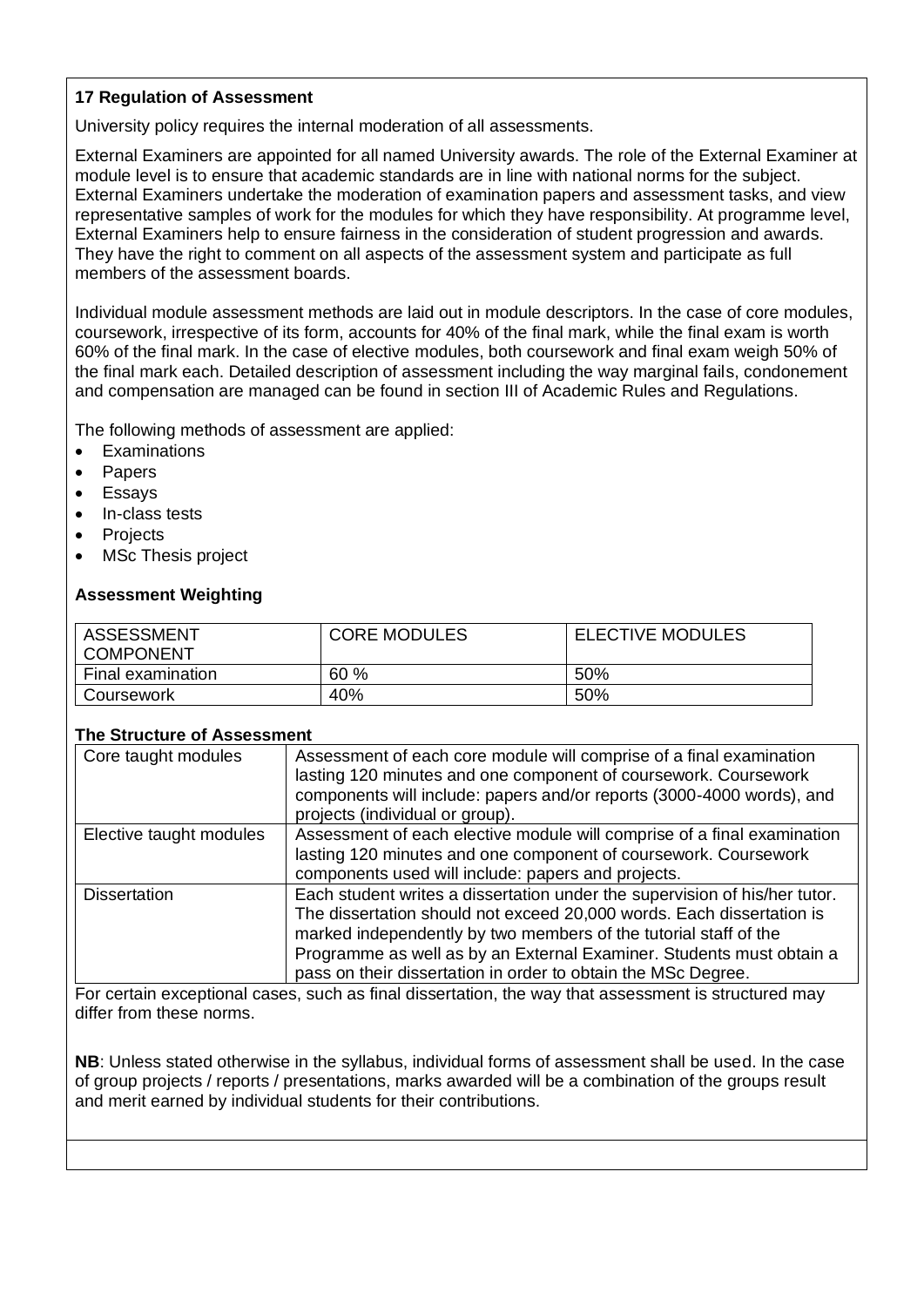#### **18 Indicators of Quality and Standards**

.

The following are key indicators of quality and standards:

- The programme has been designed in accordance with the QAA benchmark statements for Business and Management
- The design and delivery of modules in economics is influenced by the latest research. A number of the economics team members have strong links to policy-making bodies in Poland, including government, as well as multinational corporations and academic institutions abroad.
- The School has a strong portfolio of active researchers who regularly publish in peer reviewed journals.
- In the 2015 edition of [U-Multirank,](https://en.wikipedia.org/wiki/U-Multirank) Lazarski University was rated as the best university in Poland
- The Polish Center for Academic Information ranked Lazarski University first among non-public universities as a Credible Educational Institution
- *Brief Magazine* ranked the university as best for cooperation with business (2013)
- Lazarski University is currently one of the top four non-public Polish Universities according to *[Perspektywy](https://en.wikipedia.org/w/index.php?title=Perspektywy&action=edit&redlink=1)* and *[Rzeczpospolita](https://en.wikipedia.org/wiki/Rzeczpospolita)* magazine, two major Polish league tables.
- Coventry University is ranked as the leading modern university in all of the prominent league tables for UK higher education institutions. It is ranked overall 15th out of the 119 UK universities in the 2016 Guardian League Table and is near the top of the UK's National Student Survey (NSS) ranking table for student satisfaction.
- The 2015 Quality Assurance Agency for Higher Education (QAA) Higher Education Review for Coventry University confirmed that higher education provision at Coventry University met UK expectations for the setting and maintenance of the academic standards of awards, the quality of student learning opportunities, the quality of the information about learning opportunities and the enhancement of student learning opportunities.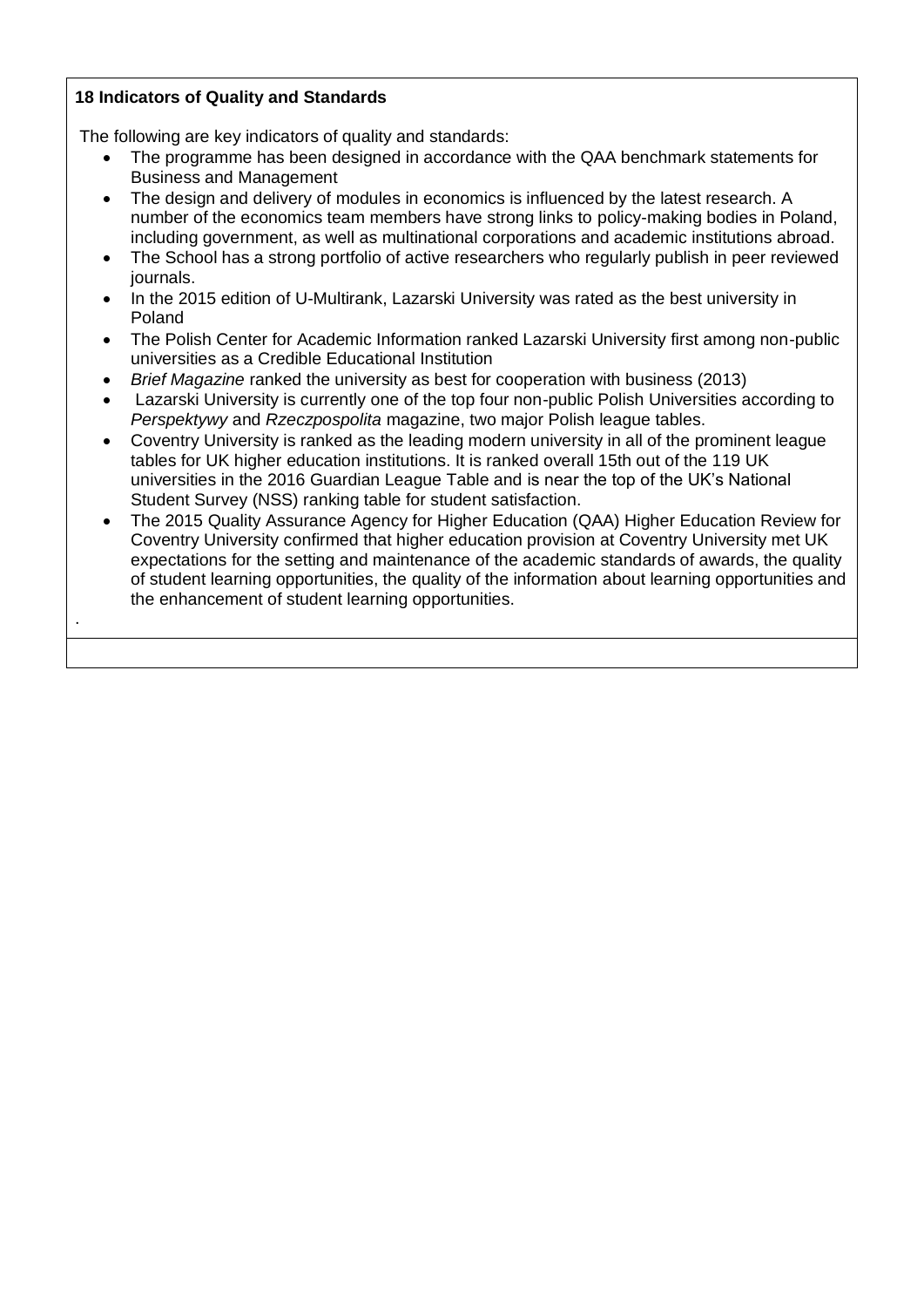### **19 Additional Information**

| Indicators related to the curriculum in the requested field of study, the level and<br>profile of education (full-time)     |                 |
|-----------------------------------------------------------------------------------------------------------------------------|-----------------|
| The number of ECTS points necessary to obtain qualifications<br>corresponding to the level of study                         | <b>120 ECTS</b> |
| The number of semesters necessary to obtain qualifications<br>corresponding to the level of education for full-time studies | 4               |
| Number of ECTS points assigned to teaching requiring direct<br>participation of academic teachers and students              | 62 ECTS         |
| Number of ECTS points allocated to modules related to scientific<br>research                                                | 69 ECTS         |
| The number of ECTS points assigned to the optional modules                                                                  | <b>40 ECTS</b>  |
| The number of ECTS points assigned to internships and the number<br>of hours of internships                                 |                 |

#### **Modules related to research conducted at Lazarski University**

| <b>Module name</b>                                                          | <b>Teachich form</b> | <b>Number of</b><br>hours | <b>ECTS</b><br>points |
|-----------------------------------------------------------------------------|----------------------|---------------------------|-----------------------|
| <b>Mathematics for Economics</b>                                            | Seminar              | 30                        | 5                     |
| <b>Contemporary Macroeconomics</b>                                          | Lecture + workshop   | 45                        | 10                    |
| <b>Research Methods</b>                                                     | Seminar              | 45                        | 5                     |
| <b>History of Economic Thought</b>                                          | Lecture              | 30                        | $\overline{4}$        |
| Globalization, Regional<br>Integration and International<br>Competitiveness | Lecture + workshop   | 30                        | 5                     |
| Commercial Law                                                              | Seminar              | 30                        | 5                     |
| The American Economy: Factors<br>of Growth - Past, Present, and<br>Future   | Seminar              | 30                        | 5                     |
| The International Financial<br>System                                       | Seminar              | 30                        | 5                     |
| <b>Corporate Growth and Financial</b><br><b>Markets</b>                     | Seminar              | 30                        | 5                     |
| Introduction to Global Operations<br>and Supply Chain Management            | Seminar              | 30                        | 5                     |
| Quantitative Methods in Financial<br>Market                                 | Seminar              | 30                        | 5                     |
| <b>Fixed Income Analysis</b>                                                | Seminar              | 30                        | 5                     |
| Internet, Social Media and<br><b>Marketing Research</b>                     | Seminar              | 30                        | 5                     |
|                                                                             |                      |                           |                       |
|                                                                             |                      |                           |                       |
|                                                                             |                      |                           |                       |
|                                                                             | Total:               | 420                       | 69                    |
|                                                                             |                      |                           |                       |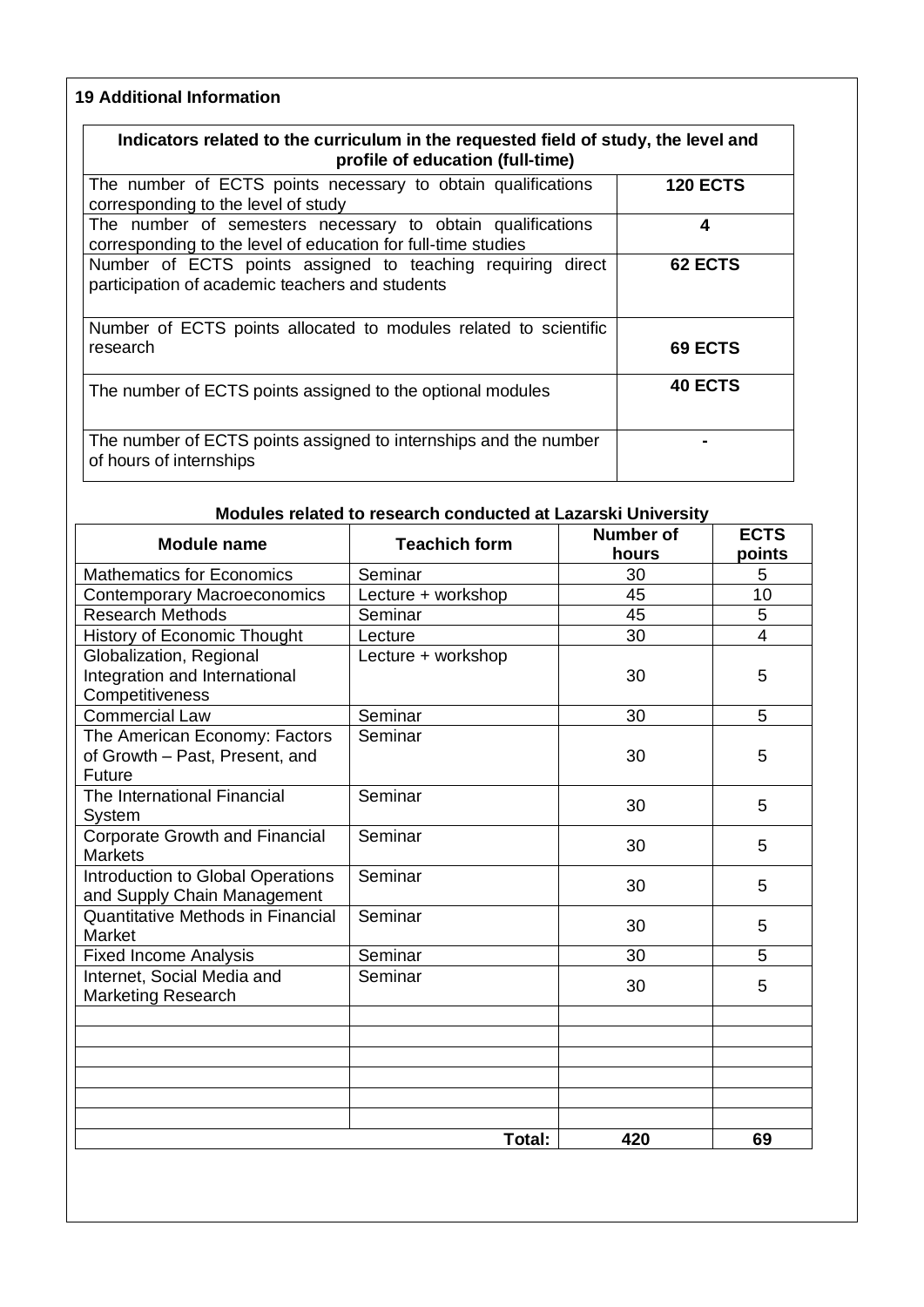| <b>Elective modules</b>                                                |                  |                        |                    |
|------------------------------------------------------------------------|------------------|------------------------|--------------------|
| <b>Module name</b>                                                     | Form             | <b>Number of hours</b> | <b>ECTS points</b> |
| Socio-Economic Changes in<br>Contemporary China                        | Seminar          | 30                     | 5                  |
| International Capital Markets                                          | Seminar          | 30                     | 5                  |
| Labour Mobility in the European<br>Union                               | Seminar          | 30                     | 5                  |
| The American Economy: Factors of<br>Growth - Past, Present, and Future | Seminar          | 30                     | 5                  |
| Tax Systems in European Union<br>Countries                             | Seminar          | 30                     | 5                  |
| The International Financial System                                     | Seminar          | 30                     | 5                  |
| Corporate Growth and Financial<br><b>Markets</b>                       | Seminar          | 30                     | 5                  |
| <b>Global Trade Finance</b>                                            | Seminar          | 30                     | 5                  |
| <b>MSc Thesis seminar</b>                                              | Seminar/workshop | 65                     | 20                 |
| <b>Mastering Excel for Business</b>                                    | Seminar          | 30                     | 5                  |
| Introduction to Global Operations<br>and Supply Chain Management       | Seminar          | 30                     | 5                  |
| <b>Strategic Decision Making</b>                                       | Lecture<br>30    |                        | 5                  |
| Quantitative Methods in Financial<br>Market                            | Seminar          | 30                     | 5                  |
| <b>Fixed Income Analysis</b>                                           | Seminar          | 30                     | 5                  |
| <b>Global Trade Finance Solutions</b>                                  | Seminar          | 30                     | 5                  |
| <b>Investing in Capital Markets</b>                                    | Seminar          | 30                     | 5                  |
| Internet, Social Media and<br><b>Marketing Research</b>                | Seminar          | 30                     | 5                  |
|                                                                        | <b>Total</b>     | 185                    | 40                 |

Key sources of information about the Programme and student support can be found in

- Student Handbook
- Module Guide documents produced for all modules

**Please note: This specification provides a concise summary of the main features of the Programme and the learning outcomes that a typical student might reasonably be expected to achieve and demonstrate if s/he takes full advantage of the learning opportunities that are provided.**